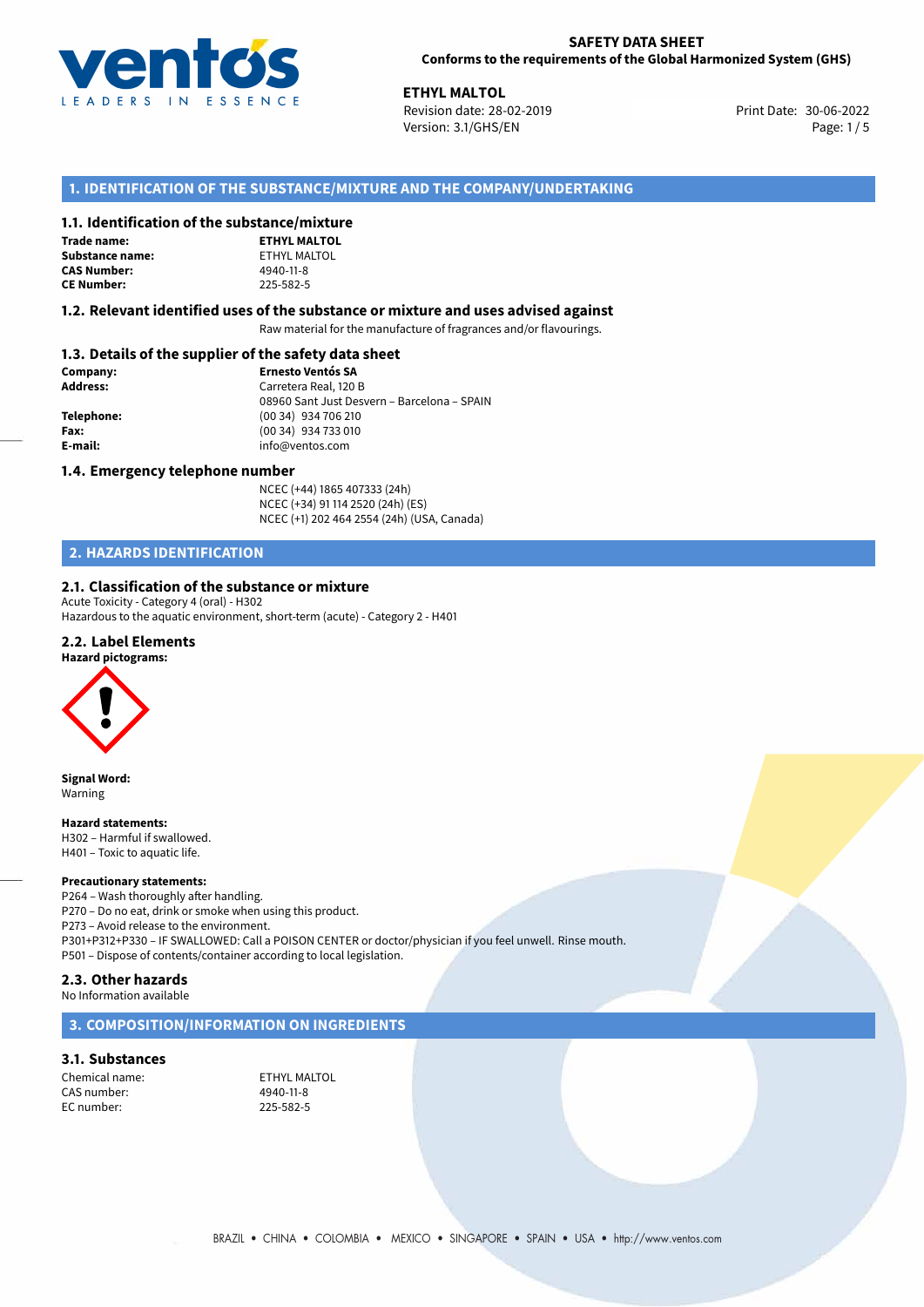

**ETHYL MALTOL**<br>
Revision date: 28-02-2019 **Print Date: 30-06-2022** Version: 3.1/GHS/EN Page: 2 / 5

#### **Hazardous constituents:**

|                | % (w/w)   | <b>EC No</b>           | <b>Classification according to GHS</b>                                                                                    |
|----------------|-----------|------------------------|---------------------------------------------------------------------------------------------------------------------------|
| l ETHYL MALTOL | $\geq$ 50 | 4940-11-8<br>225-582-5 | Acute Toxicity - Category 4 (oral) - H302<br>Hazardous to the aquatic environment, short-term (acute) - Category 2 - H401 |

[See the full text of the hazard statements in section 16.](#page-4-0)

# **3.2. Mixtures**

Not applicable.

# **4. FIRST-AID MEASURES**

# **4.1. Description of necessary first aid measures**

| Ingestion:    | Rinse mouth with water.                                                                                               |
|---------------|-----------------------------------------------------------------------------------------------------------------------|
|               | Obtain medical advice.                                                                                                |
|               | Keep at rest. Do not induce vomiting.                                                                                 |
| Eye contact:  | In case of contact with eyes, rinse immediately with plenty of water for at least 15 minutes and seek medical advice. |
| Inhalation:   | Remove person to fresh air and keep at rest.                                                                          |
|               | Seek immediate medical advice.                                                                                        |
| Skin contact: | Take off immediately all contaminated clothing.                                                                       |
|               | Thoroughly wash affected skin with soap and water.                                                                    |
|               | Seek medical attention if symptoms persist.                                                                           |

# **4.2. Most important symptoms and effects, both acute and delayed**

No information available.

#### **4.3. Indication of any immediate medical attention and special treatment needed** No information available.

# **5. FIRE-FIGHTING MEASURES**

### **5.1. Extinguishing Media**

Water spray, carbon dioxide, dry chemical powder or appropriate foam. For safety reasons do not use full water jet.

### **5.2. Special hazards arising from the substance or mixture**

Known or Anticipated Hazardous Products of Combustion: Emits toxic fumes under fire conditions.

# **5.3. Advice for firefighters**

High temperatures can lead to high pressures inside closed containers. Avoid inhalation of vapors that are created. Use appropriate respiratory protection. Do not allow spillage of fire to be poured into drains or watercourses. Wear self-contained breathing apparatus and protective clothing.

# **6. ACCIDENTAL RELEASE MEASURES**

# **6.1. Personal precautions, protective equipment and emergency procedures**

Evacuate surronding areas. Ensure adequate ventilation. Keep unnecessary and unprotected personnel from entering. Do not breathe vapor/spray. Avoid contact with skin and eyes. Information regarding personal protective measures: see section 8.

### **6.2. Environmental precautions**

To avoid possible contamination of the environment, do not discharge into any drains, surface waters or groundwaters.

### **6.3. Methods and materials for containment and cleaning up**

Cover with an inert, inorganic, non-combustible absorbent material (e.g. dry-lime, sand, soda ash). Place in covered containers using non-sparking tools and transport outdoors. Avoid open flames or sources of ignition (e.g. pilot lights on gas hot water heater). Ventilate area and wash spill site after material pickup is complete.

### **6.4. Reference to other sections**

Information regarding exposure controls, personal protection and disposal considerations can be found in sections 8 and 13.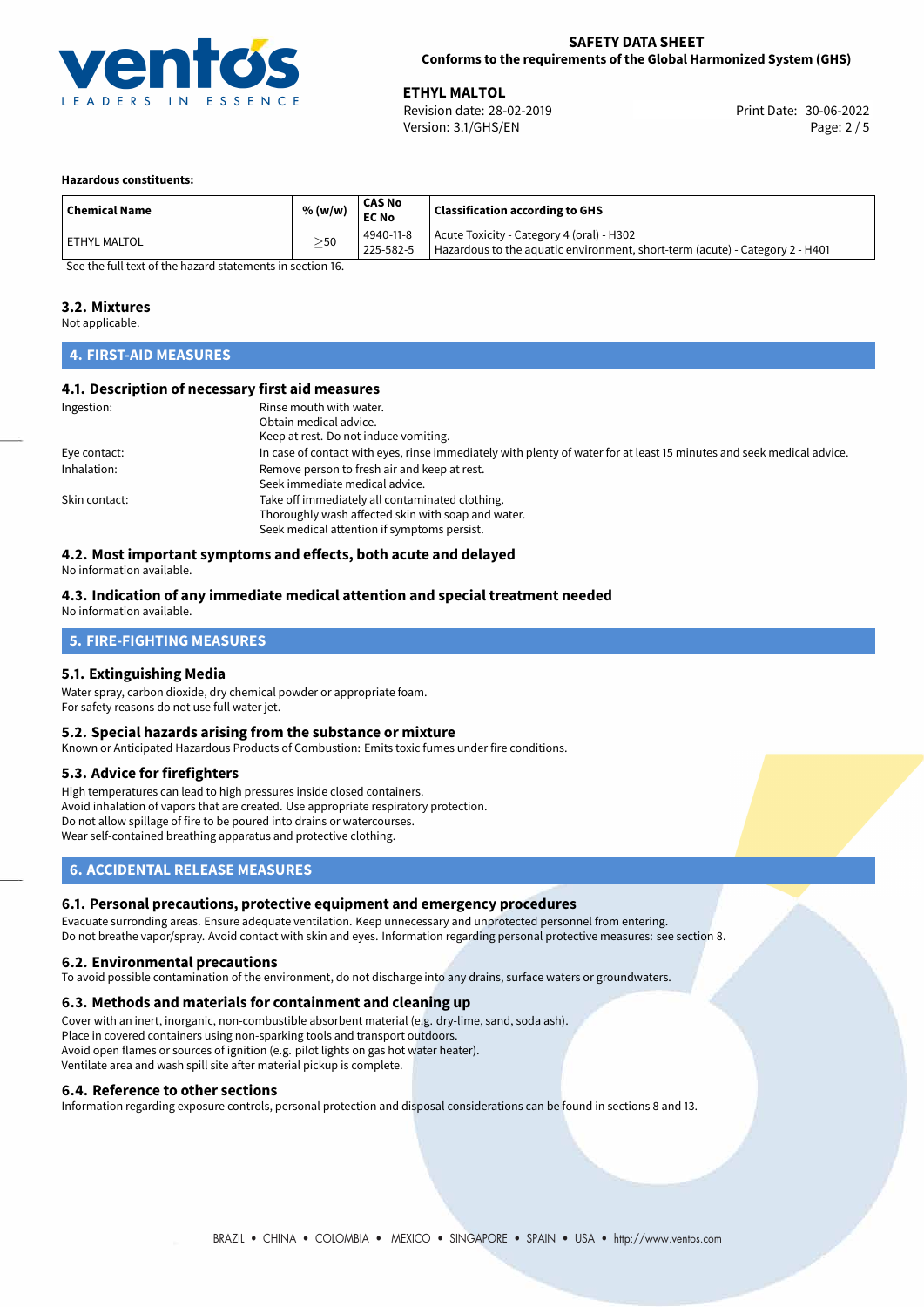

**ETHYL MALTOL**<br>
Revision date: 28-02-2019 **Print Date: 30-06-2022** Version: 3.1/GHS/EN Page: 3 / 5

# **7. HANDLING AND STORAGE**

## **7.1. Precautions for safe handling**

Do not store or handle this material near food or drinking water. Do not smoke. Avoid contact with the eyes, skin and clothing. Wear protective clothing and use glasses. Observe the rules of safety and hygiene at work. Keep in the original container or an alternative made from a compatible material.

# **7.2. Conditions for safe storage, including any incompatibilities**

Store in tightly closed and preferably full containers in a cool, dry and ventilated area, protected from light. Keep away from sources of ignition (e.g. hot surfaces, sparks, flame and static discharges). Keep away from incompatible materials (see section 10).

### **7.3. Specific end use(s)**

No information available.

**8. EXPOSURE CONTROLS AND PERSONAL PROTECTION**

# **8.1. Control parameters**

Components with occupational exposure limits: None known.

#### **8.2. Exposure controls**

Measures should be taken to prevent materials from being splashed into the body. Provide adequate ventilation, according to the conditions of use. Use a mechanical exhaust if required.

#### **8.3. Individual protection measures, such as personal protective equipment**

| Eye/Face protection:             | Chemical safety goggles are recommended. Wash contaminated goggles before reuse.                                                            |
|----------------------------------|---------------------------------------------------------------------------------------------------------------------------------------------|
| Hand Protection:                 | Chemical-resistant gloves are recommended. Wash contaminated gloves before reuse.                                                           |
| Body protection:                 | Personal protective equipment for the body should be selected based on the task being performed and the risks<br>involved.                  |
| Respiratory Protection:          | In case of insufficient ventilation, use suitable respiratory equipment.                                                                    |
| Environmental exposure controls: | Emissions from ventilation or process equipment should be checked to ensure they comply with environmental<br>protection legislation.       |
|                                  | In some cases, filters or engineering modifications to the process equipment will be necessary to reduce emissions to<br>acceptable levels. |
|                                  |                                                                                                                                             |

# **9. PHYSICAL AND CHEMICAL PROPERTIES**

### **9.1. Information on basic physical and chemical properties**

| Appearance:                            | Solid                  |
|----------------------------------------|------------------------|
| Colour:                                | Conforms to standard   |
| Odour:                                 | Conforms to standard   |
| Odour theshold:                        | Not determined         |
| pH:                                    | Not determined         |
| Melting point/freezing point:          | $89 - 93$              |
| Boling point/boiling range $(°C)$ :    | Not determined         |
| Flash point:                           | $100^{\circ}$ C        |
| Evaporation rate:                      | Not determined         |
| Flammability:                          | Not determined         |
| Lower flammability/Explosive limit:    | Not determined         |
| Upper flammability/Explosive limit:    | Not determined         |
| Vapour pressure:                       | Not determined         |
| Vapour Density:                        | Not determined         |
| Density:                               | Not determined         |
| Relative density:                      | Not determined         |
| Water solubility:                      | 1g/55ml WATER          |
| Solubility in other solvents:          | SOLUBLE 12% IN ETHANOL |
| Partition coefficient n-octanol/water: | Not determined         |
| Auto-ignition temperature:             | Not determined         |
| Decomposition temperature:             | Not determined         |
| Viscosity, dynamic:                    | Not determined         |
| Viscosity, kinematic:                  | Not determined         |
| Explosive properties:                  | Not determined         |
| Oxidising properties:                  | Not determined         |
|                                        |                        |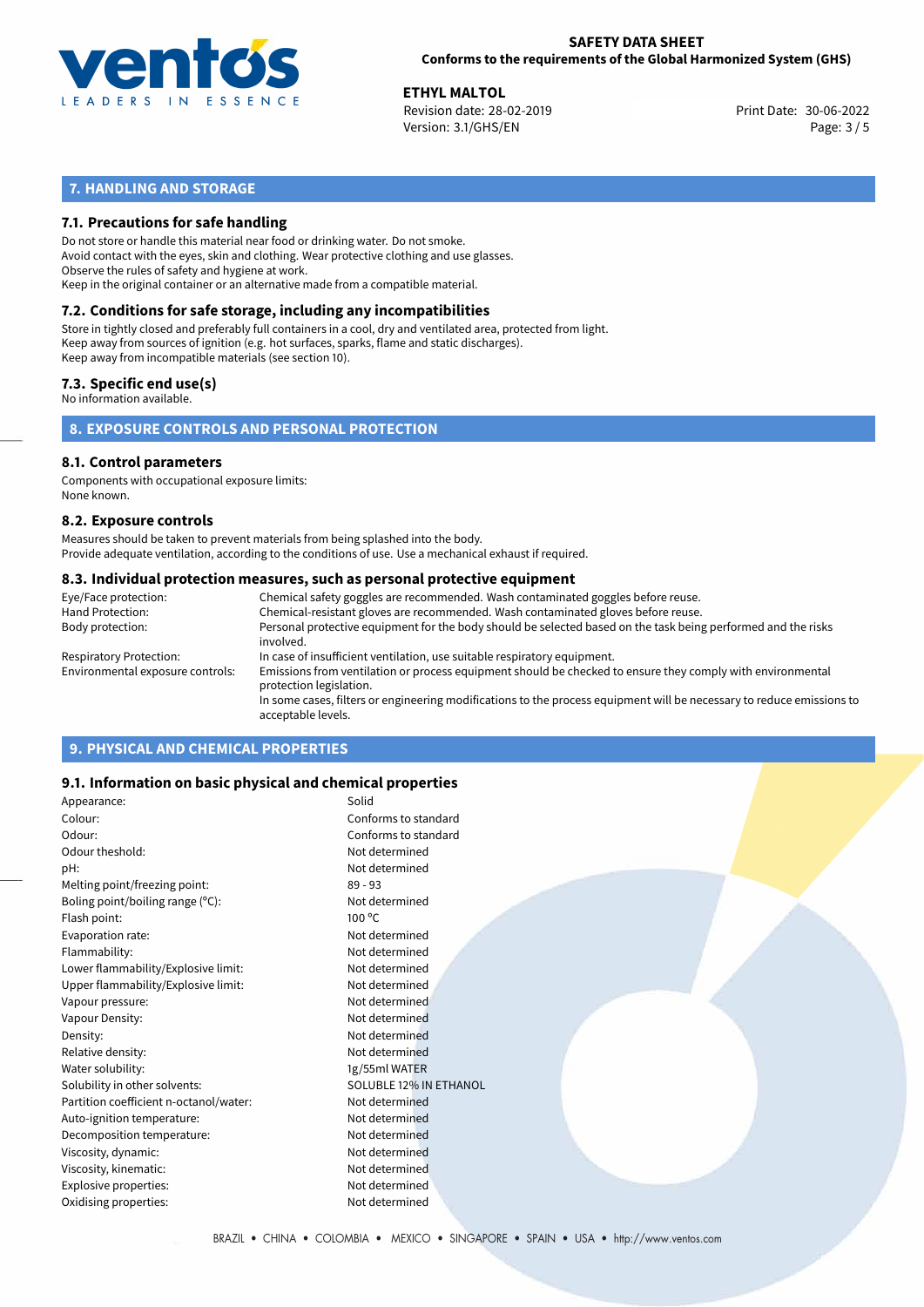

**ETHYL MALTOL**<br>
Revision date: 28-02-2019 **Print Date: 30-06-2022** Version: 3.1/GHS/EN Page: 4 / 5

# **10. STABILITY AND REACTIVITY**

#### **10.1. Reactivity**

No hazardous reactions if stored and handled as prescribed/indicated.

#### **10.2. Chemical stability**

The product is stable if stored and handled as prescribed/indicated.

#### **10.3. Possibility of hazardous reactions**

No hazardous reactions if stored and handled as prescribed/indicated.

#### **10.4. Conditions to Avoid**

Conditions to Avoid: Excessive heat, flame or other ignition sources.

#### **10.5. Incompatible materials**

Avoid contact with strong acids and bases and oxidizing agents.

#### **10.6. Hazardous decomposition products**

During combustion may form carbon monoxide and unidentified organic compounds.

# **11. TOXICOLOGICAL INFORMATION**

| <b>Acute toxicity</b>             | Harmful if swallowed.                                                     |
|-----------------------------------|---------------------------------------------------------------------------|
| <b>Skin corrosion/irritation</b>  | Based on the data available, the criteria for classification are not met. |
| Serious eye damage/irritation     | Based on the data available, the criteria for classification are not met. |
| Respiratory or skin sensitisation | Based on the data available, the criteria for classification are not met. |
| <b>Germ cell mutagenicity</b>     | Based on the data available, the criteria for classification are not met. |
| Carcinogenicity                   | Based on the data available, the criteria for classification are not met. |
| <b>Reproductive toxicity</b>      | Based on the data available, the criteria for classification are not met. |
| <b>STOT-single exposure</b>       | Based on the data available, the criteria for classification are not met. |
| <b>STOT-repeated exposure</b>     | Based on the data available, the criteria for classification are not met. |
| <b>Aspiration hazard</b>          | Based on the data available, the criteria for classification are not met. |

# **12. ECOLOGICAL INFORMATION**

#### **12.1. Toxicity**

**Assessment:** Toxic to aquatic life. **Experimental/calculated data:** No information available.

**12.2. Degradability** Biodegradation : Readily biodegradable. (OECD 301 B).

# **12.3. Bioaccumulative potential**

No information available.

**12.4. Soil mobility** No information available.

### **12.5. Other adverse effects**

See also sections 6, 7, 13 and 15 Do not allow to get into waste water or waterways.

# **13. DISPOSAL CONSIDERATIONS**

#### **13.1. Waste treatment methods**

Dispose of in accordance with national and local environmental regulations.